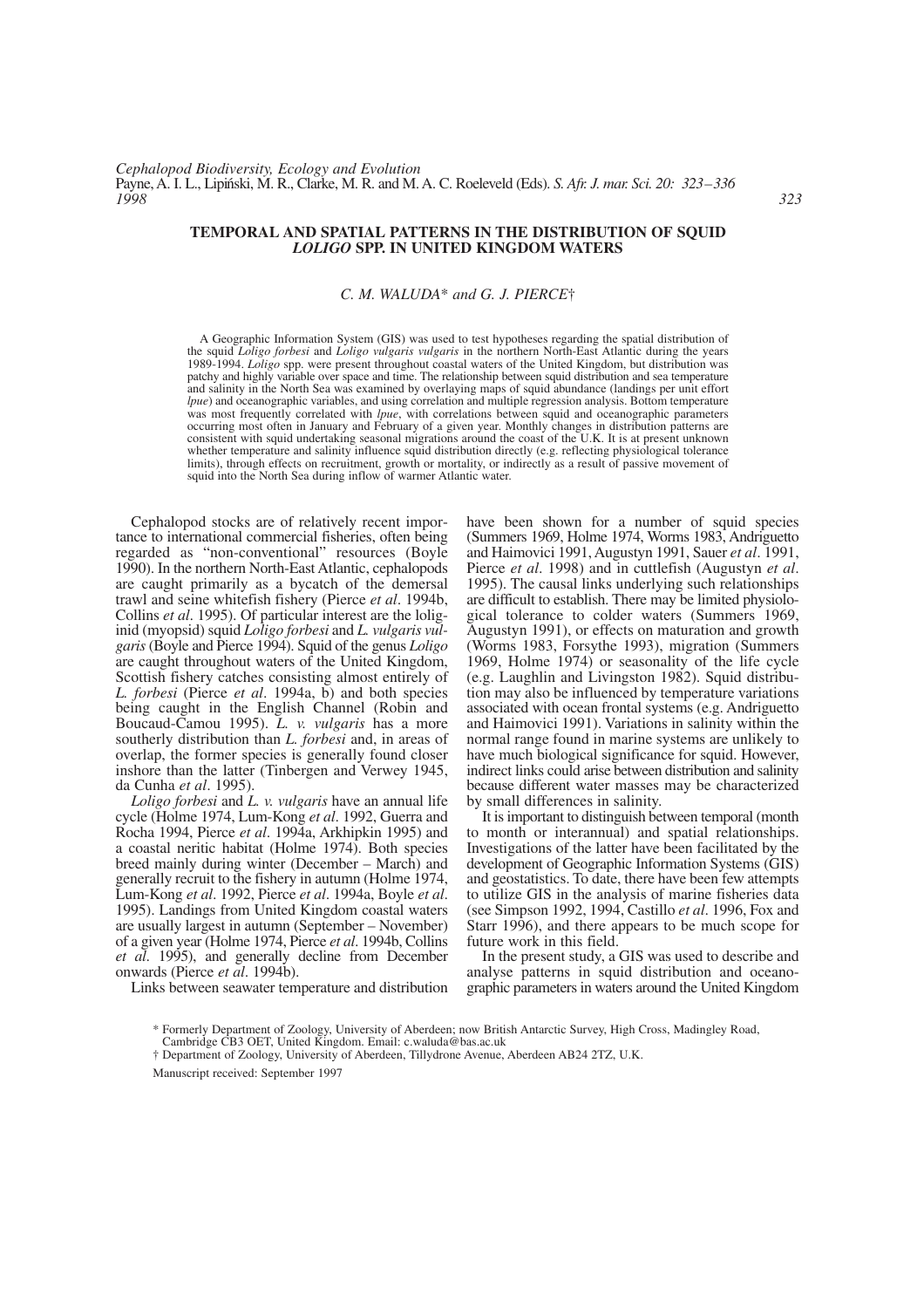

Fig. 1: Overall monthly *lpue* of *Loligo* spp. from U.K. waters (January 1989 – December 1994)

on a spatial basis. The main questions addressed were:

- (a) what spatial patterns can be identified in *Loligo* distribution?
- (b) how do these patterns vary from month to month and from year to year?
- (c) is *Loligo* distribution related to oceanographic conditions?

#### **METHODS**

A GIS (PC Arc/Info: Environmental Systems Research Institute Inc. [ESRI]) was used to test hypotheses on the spatial distribution of *Loligo* spp. in the North Sea and northern North-East Atlantic. The study area was the region  $48 - 63^{\circ}N$ ,  $12^{\circ}W - 10^{\circ}E$ . This area encompasses most fishing effort by the UK demersal fleet and includes the west coast of Scotland, the North Sea and the English Channel.

Fishery data for the area (monthly landings of *Loligo* spp. in kg and fishing effort in hours) were available from three fishing fleets for the period January 1989 – December 1994, on a monthly basis by ICES (International Council for the Exploration of the Sea) statistical rectangle (i.e. with a spatial resolution of 0.5° of latitude by 1° of longitude). Data from U.K. registered vessels landing in Scotland (henceforth referred to as the "Scottish" fleet) were obtained from the Fishery Research Services Marine Laboratory in Aberdeen. Data from the English/Welsh fleet were supplied by the Ministry of Agriculture, Fisheries and Food. Data for the French fleet were supplied by the University of Caen and are derived from the database of l'Institut Francais de Recherche pour l'Exploitation de la Mer (IFREMER). The French data extend back to the start of 1989 and that date was therefore chosen as the starting point for this study. In 1995, the Scottish Office introduced a new system of recording fishery data and the end of 1994 was therefore chosen as a sensible cut-off point. In the present study, data are used from all gear types (trawl and seine), and fleet and gear selectivity are not examined. As the two *Loligo* species are not separated in official landings statistics, they are treated together here.

Fishery data must always be treated with caution, being subject to a range of errors, e.g. misreporting. Official data on fishing effort are generally restricted to those vessels required by law to report effort (i.e.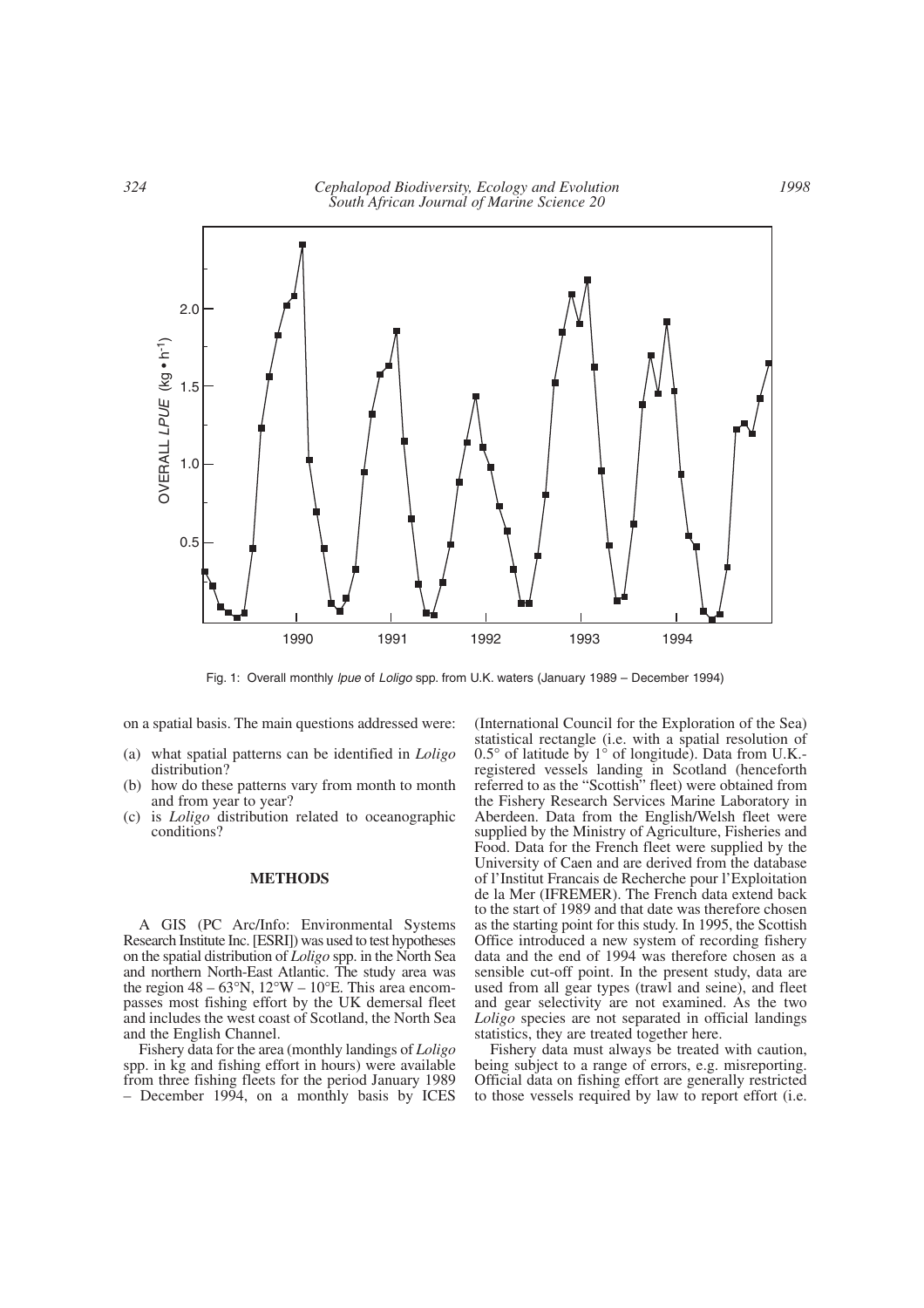

Fig. 2: *Loligo* spp. distribution and abundance in 1989. Circles represent landings per unit effort, *lpue*. Shaded areas represent areas in which fishing by the demersal fleet took place. *Loligo* are widely distributed over the entire region between September and December, but restricted to waters in the north-west and English Channel between January and August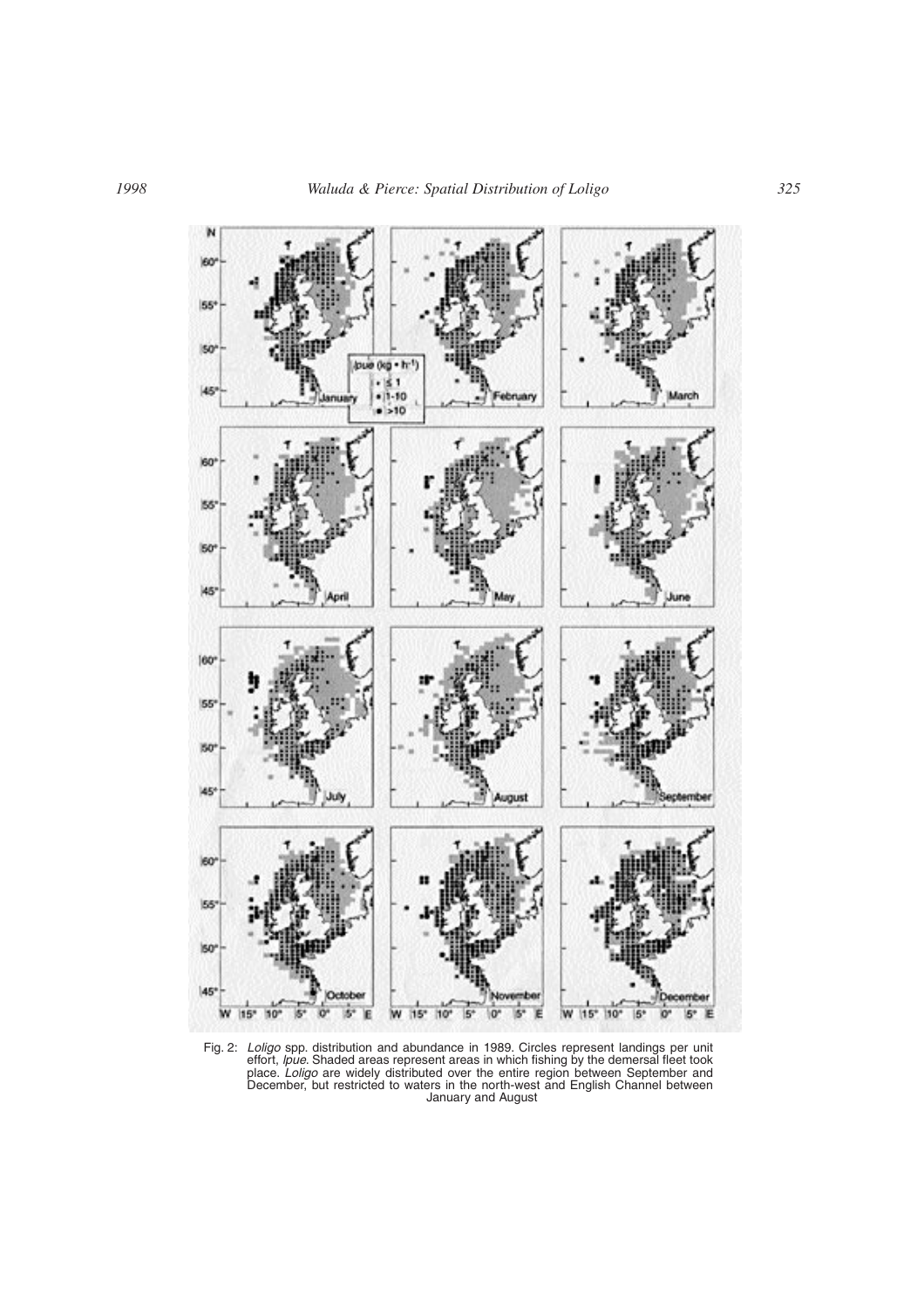

Fig. 3: *Loligo* spp. distribution and abundance in 1994. Circles represent landings per unit effort, *lpue*. Shaded areas represent areas in which fishing by the demersal fleet took place. *Loligo* are widely distributed over the entire region between September and December, but restricted to waters in the north-west and English Channel between January and August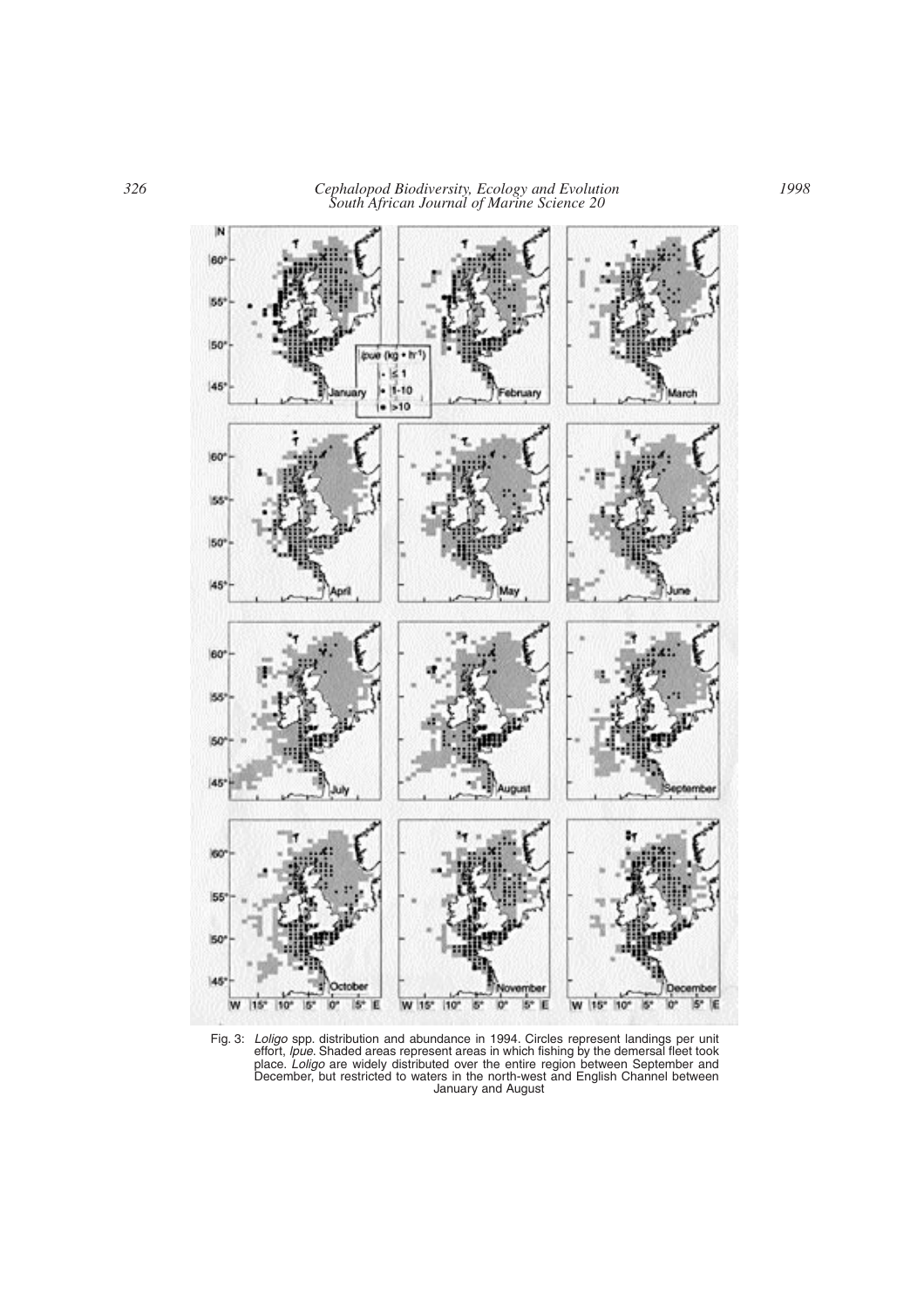Table I: Summary of results of correlation analysis. Number of months over the period 1989–1994 in which data on *lpue* and oceanographic variables were available for more than 20 rectangles and significant correlations were seen. Significant correlations are classified as positive with *p* < 0.01, positive with *p* < 0.05, negative with *p* < 0.01 and negative with *p* < 0.05. For approximately 60 repeats of a two-tailed test, significant correlations (±) would be expected to occur by chance alone in no more than one month (for *p* < 0.01) or three months (*p* < 0.05)

| Correlation analysis classification        | Number of months with significant correlations |                    |                  |                 |  |  |  |  |  |
|--------------------------------------------|------------------------------------------------|--------------------|------------------|-----------------|--|--|--|--|--|
|                                            | Surface temperature                            | Bottom temperature | Surface salinity | Bottom salinity |  |  |  |  |  |
| $r_s > 0, p < 0.01$<br>$r_s > 0, p < 0.05$ | 24<br>28                                       | 31<br>38           | 27<br>33         |                 |  |  |  |  |  |
| $r_s > 0, p < 0.01$<br>$r_s > 0, p < 0.05$ |                                                |                    |                  |                 |  |  |  |  |  |
| Number of months of data $> 20$ rectangles | 68                                             | 60                 | 69               | 63              |  |  |  |  |  |

excluding very small boats). Fishery data were used to estimate landings per unit effort (*lpue*) in kilogrammes per hour, and these values were used as a relative index of squid abundance. As squid are not generally targeted by the whitefish fishery nor subject to quota restrictions, but are nevertheless sufficiently valuable to ensure that most catches are landed, it is assumed that *lpue* gives a reasonable estimation of abundance (see Pierce *et al*. 1994b). A composite *lpue*, by month and rectangle, was calculated by summing the landings by all three fleets and dividing them by the sum of the effort by all three fleets. Data on landings and effort by other European fleets fishing in the area (notably Ireland) are not available with the same spatial resolution and therefore could not be included. As the fishery data are used only as an index of abundance, this is not thought to be a serious shortcoming.

Oceanographic data (sea surface and bottom water temperature in °C, and sea surface and bottom water salinity  $\times 10^{-3}$ ) for the same period were supplied by the ICES Oceanographic Data Centre as mean monthly values per ICES rectangle. All data (fishery/oceanographic) were assumed to refer to the latitude and longitude at the midpoint of each rectangle.

A series of maps (examples of which are given in Figs 4 – 6 later) were created on a month-by-month basis in order to observe the correspondence of areas of high and low *lpue* with areas of high and low values of the oceanographic variables. Because the coverage of salinity and temperature was most complete on the east coast, with more-limited coverage of the west coast of the U.K., the former presentation is restricted to the area east of 4°W. Similar maps, but for the whole area, were used to observe inter- and intra-annual trends in *lpue*.

To provide a simple formal test of the relationship between *lpue* and each of the four oceanographic variables, Spearman's rank correlation coefficients were calculated for each month in which data on *lpue* and an oceanographic variable coincided in at least 20 grid squares (i.e. the sample size was at least 20). For the purpose of that analysis, each ICES rectangle was treated as an independent data point. The prospects for using linear regression and discriminant analysis to predict *lpue* from surface temperature were explored using data from February 1993 (the month in which the strongest correlations between *lpue* and surface temperature were seen). In that month, there were 130 squares with data available for both variables.

## **RESULTS**

*Loligo* were widely distributed around the coast of the United Kingdom, although distribution and abundance, as inferred from *lpue*, varied from month to month and between years, and was often patchy. The monthly patterns of overall *lpue* is similar for all six years studied (Fig. 1), falling to a minimum around June and rising to a peak at the end of the year. Squid were caught in similar abundance in the English Channel throughout the year. In contrast, catches in the North Sea, and to a lesser extent on the west coast of Scotland, were more seasonal, with *lpue* highest in the months November – January and lowest from May to August (Figs 2, 3).

The area covered by the fishery over the period 1989 – 1994 appears to be relatively consistent (Figs 2, 3), and changes in the distribution of *lpue* from month to month, which could be interpreted as attributable to migration, were seen in most of the years studied. From September onwards, squid appear to move into the North Sea from the vicinity of Orkney and Shetland to the north and possibly also via the Straits of Dover from the south. The distribution contracts again from January through July (Figs 2, 3). Identification of putative movements in the southern North Sea is complicated by the presence of two species in the data.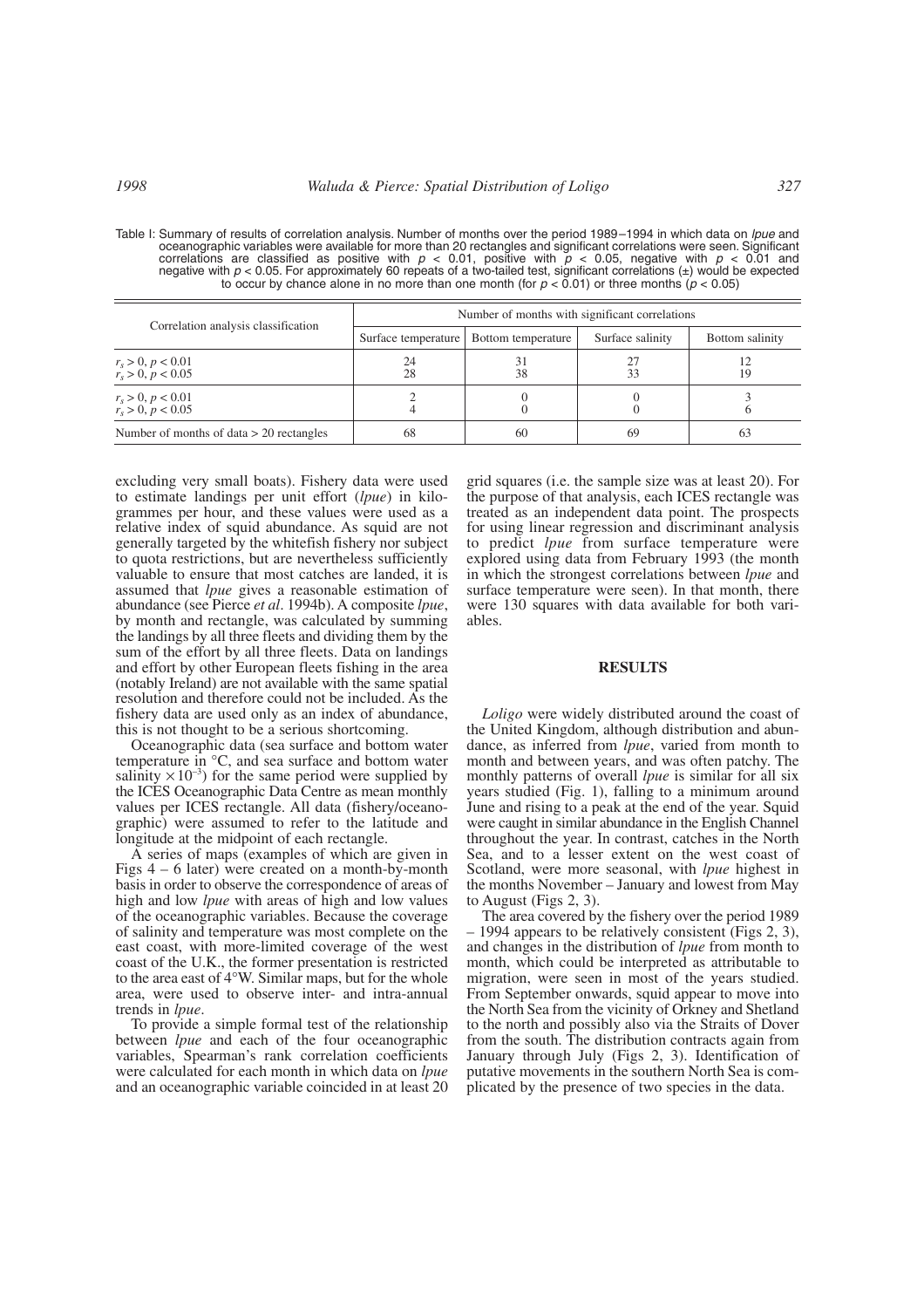

Fig. 4: Squid distribution in relation to bottom temperature, February 1992. Data are referenced to a base grid of ICES squares with a resolution of 0.5° latitude by 1° longitude. Circles represent landings per unit effort, *lpue*.Triangles represent areas where fishing took place but no squid were caught. Coloured polygons represent sea surface temperature, with red shaded areas being the warmest and blue areas the coldest. White squares represent a lack of temperature data in that area. During this period, *Loligo* spp. appear to be most common in the warmer waters of the northern North Sea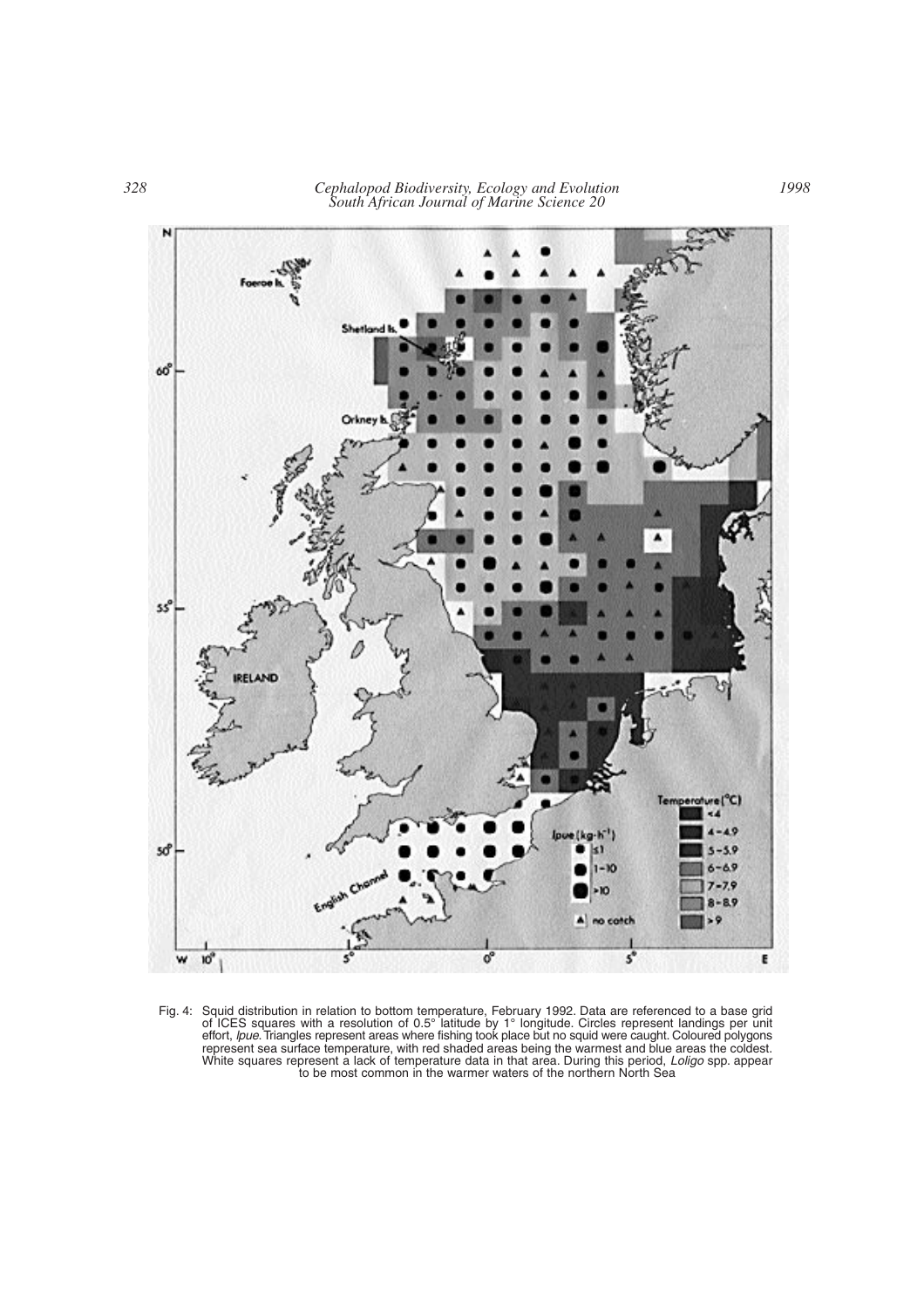Sea temperatures were generally higher in the northern North Sea than farther south during winter, particularly from December to February, at which time squid *lpue* tended to be higher in warmer waters (Fig. 4). Temperatures were higher in the southern North Sea and English Channel during summer and autumn. Squid *lpue* was higher in warmer waters in autumn, but the relationship disappeared in summer (Fig. 5). Salinity values followed a similar trend, with high salinity and high *lpue* tending to be associated in winter (Fig. 6).

Squid were caught in statistical rectangles with bottom temperatures from 4°C (February and March 1991) to 19°C (August 1989) and surface temperatures from  $5^{\circ}$ C (February 1991) to  $20.5^{\circ}$ C (July 1989). Salinity values rarely fell below  $33 \times 10^{-3}$ , with a maximum surface salinity of  $35.88 \times 10^{-3}$  and bottom salinity of  $35.68 \times 10^{-3}$  recorded in July 1989 and March 1992 respectively.

Significant positive correlations between *lpue* and the four oceanographic variables were seen more frequently than would be predicted from chance alone (Table I). Bottom temperature was most frequently correlated with *lpue*. There were some significant negative correlations between *lpue* and both bottom salinity and surface temperature. When the data are examined in more detail (Table II), it is clear that positive relationships between *lpue* and oceanographic parameters were most often seen in January and February. Sample sizes for December and March were generally small, reducing the likelihood of correlations being detected. Some positive correlations between *lpue* and at least one of the four oceanographic variables were seen in all months. Statistically significant negative correlations between *lpue* and surface temperature were found for June and July only. In both those months *lpue* was, however, strongly positively associated with surface salinity. Negative correlations between *lpue* and bottom salinity were found in each month from July to November 1993 (accounting for five of the six negative correlations seen).

As is apparent from Figure 7, use of linear regression to predict *lpue* in February 1993 from surface temperature is not appropriate owing to the large number of zero *lpue* values: *lpue* is not normally distributed and cannot be transformed to normal. Nevertheless, it is clear that non-zero *lpue* values are seen more frequently at higher temperatures, with very low or zero *lpue*s found in temperatures <6°C. The average surface temperature in rectangles with non-zero *lpue* is significantly higher than in rectangles with zero *lpue* (medians 5.71 and 6.75°C respectively, Kruskal-Wallis *H* = 31.75, *df*  $= 1, p < 0.0005$ ). However, presence/absence of squid catches can be predicted with only 69% success using a discriminant function based solely on surface temperature. If all four oceanographic variables are used (reducing the sample size from 130 to 118 owing to missing data), discrimination increases to 72%.

## **DISCUSSION**

#### **Spatial and temporal patterns of distribution**

During the period 1989–1994, *Loligo* spp. were present throughout the North Sea, particularly in the north (57–62°N), on the west coast of Scotland and in the English Channel (between 48 and 51°N). Squid distribution and abundance were both spatially patchy and variable from year to year. Augustyn (1991) observed a similarly patchy spatial distribution for *Loligo vulgaris reynaudii* in the waters off the west coast of South Africa. Squid populations tend to consist entirely of a single year group and are highly responsive to interannual fluctuations in biological and physical variables. There is usually little overlap between adult generations, and this means that there is no (or very little) buffer against fluctuations in recruitment or the excessive mortality of breeding adults. Population size and distribution patterns can therefore vary widely from year to year (Caddy 1983, Pierce and Guerra 1994, Boyle and Boletzky 1996).

Squid *lpue* was highest during autumn (October – December) of a given year, corresponding with the recruitment of young squid to the fishery (Boyle *et al*. 1995), young recruits and pre-breeding squid being caught at the start of autumn and more-mature squid caught later. The consistent abundance of squid in the English Channel may in part reflect the presence of both species (*L. v. vulgaris* and *L. forbesi*) there. There was evidence of a summer/autumn migration of squid into both ends of the North Sea. An influx of squid into the southern North Sea from the English Channel via the Straits of Dover was recorded by Holme (1974) for *Loligo forbesi* and by Worms (1983) for *L. vulgaris*. The distribution in the northern North Sea contracts during the months January – April, which could represent northward migration or differential timing of post-spawning mortality.

#### **Temperature and salinity**

Of the four physical variables considered, bottom temperature was most strongly related to *Loligo lpue*, as indicated by the highest number of months with positive correlations. Nevertheless, the four variables examined all tend to co-vary, which suggests that this may be indicative of a given water mass, e.g. the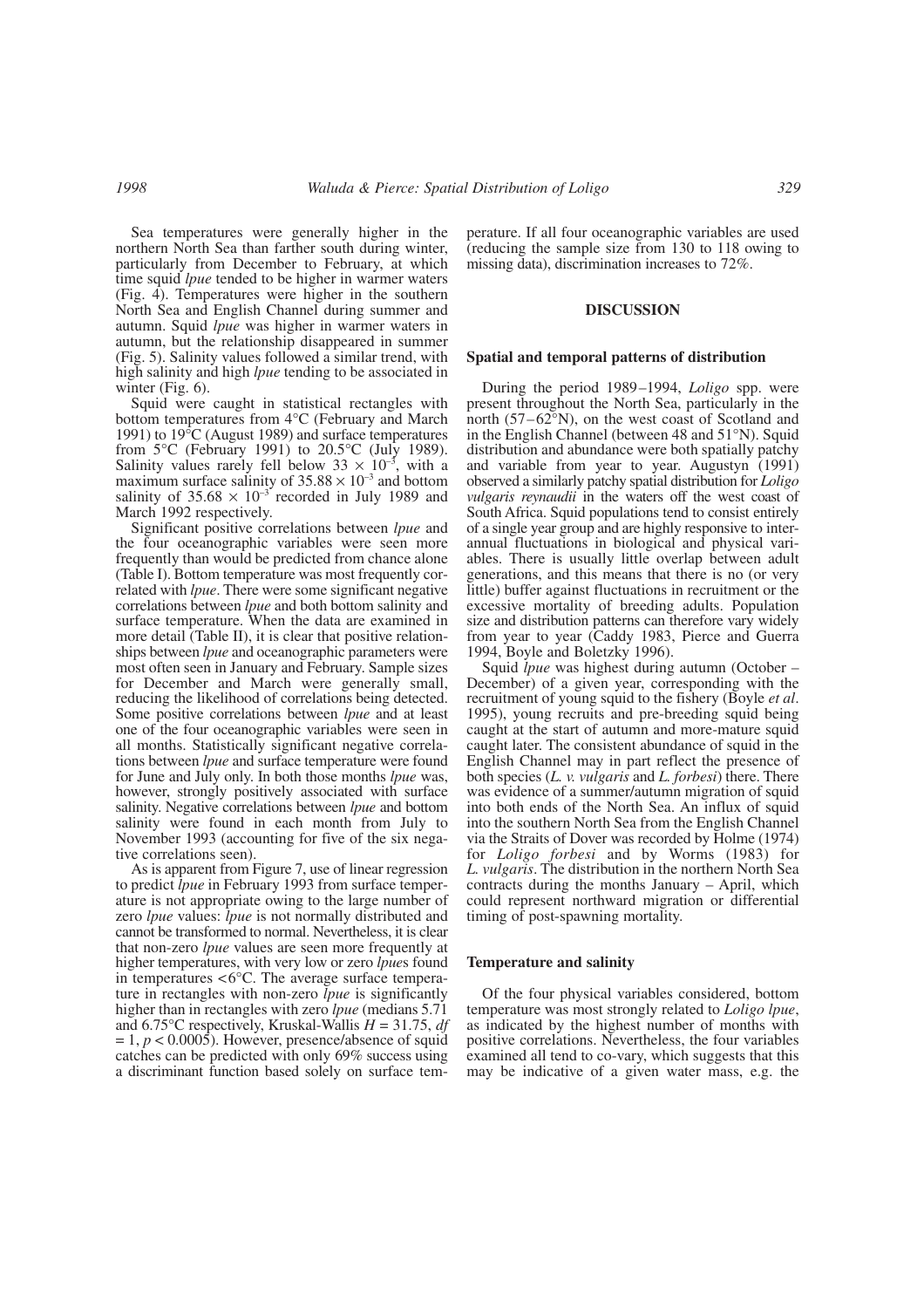

Fig. 5: Squid distribution in relation to surface temperature, August 1994. For a description of the key, see Figure 4. Higher temperatures were observed in the south of the region during summer. Squid are almost absent from the North Sea but remain in the vicinity of the English Channel, in areas of higher temperature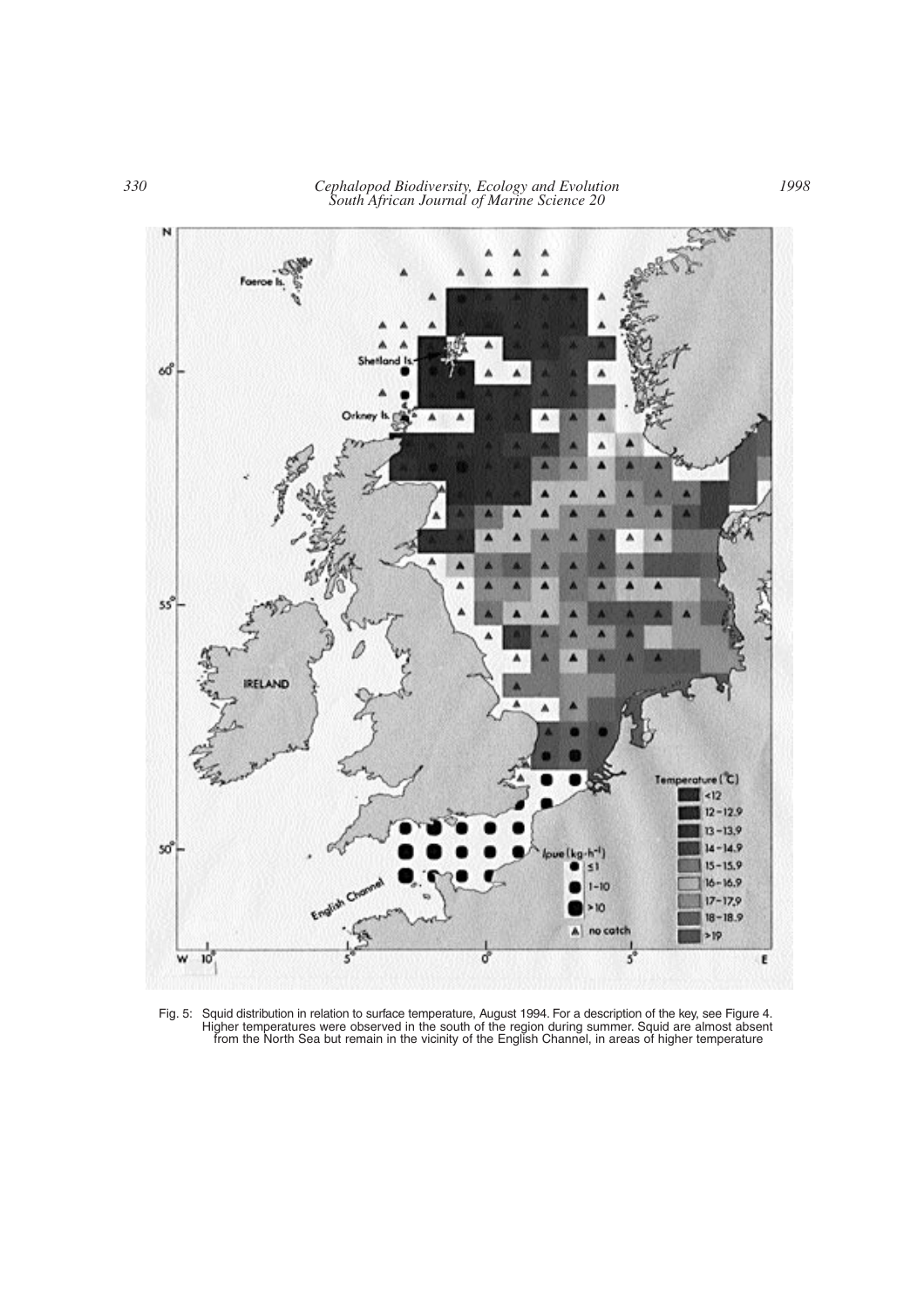

Fig. 6: Squid distribution in relation to surface salinity, November 1990. Higher salinity (shaded dark blue) is seen in both the north and the south of the North Sea, and squid are abundant and widely distributed<br>throughout the whole area, particularly close to the U.K. coast and in waters of salinities of at least 34 × 10<sup>–3</sup>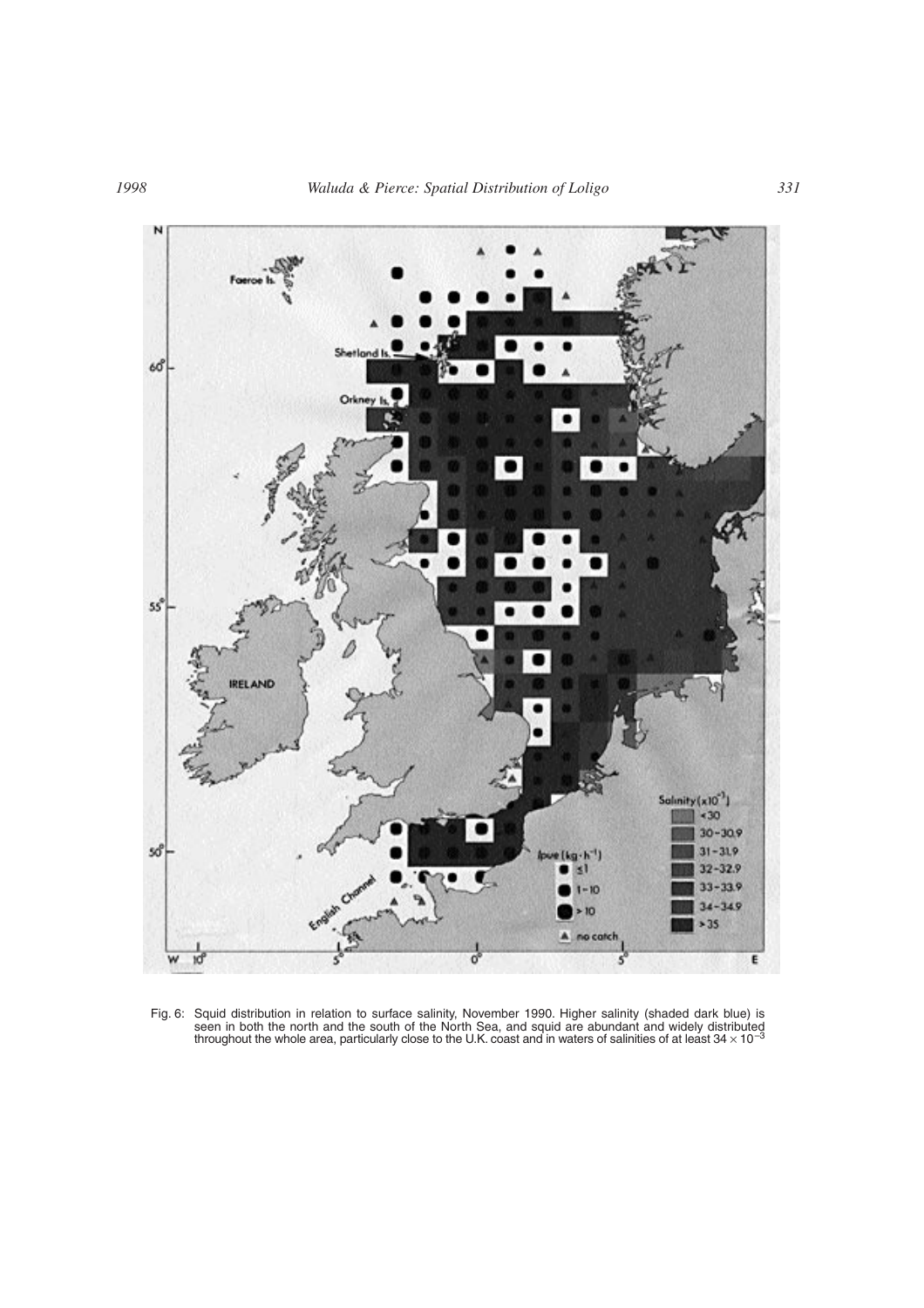## *332 Cephalopod Biodiversity, Ecology and Evolution South African Journal of Marine Science 20*

Table II: Results of correlation analysis. For each month, Spearman's rank correlation coefficients were calculated between<br>overall *lpue* and each of the four oceanographic variables. Coefficients (r<sub>s</sub>), sample sizes (n

|                                                          | Results of correlation analysis                                   |                                      |                                                 |                                                       |                                           |                                            |                                                             |                                      |                                        |                                                             |                                           |                                         |
|----------------------------------------------------------|-------------------------------------------------------------------|--------------------------------------|-------------------------------------------------|-------------------------------------------------------|-------------------------------------------|--------------------------------------------|-------------------------------------------------------------|--------------------------------------|----------------------------------------|-------------------------------------------------------------|-------------------------------------------|-----------------------------------------|
| Month                                                    | Surface temperature                                               |                                      | Bottom temperature                              |                                                       |                                           | Surface salinity                           |                                                             |                                      | Bottom salinity                        |                                                             |                                           |                                         |
|                                                          | $r_{s}$                                                           | $\boldsymbol{n}$                     | $\boldsymbol{p}$                                | $r_{s}$                                               | $\boldsymbol{n}$                          | $\boldsymbol{p}$                           | $r_{\rm s}$                                                 | $\boldsymbol{n}$                     | $\boldsymbol{p}$                       | $r_{\rm s}$                                                 | $\boldsymbol{n}$                          | $\boldsymbol{p}$                        |
| January 1989<br>1990<br>1991<br>1992<br>1993<br>1994     | 0.410<br>0.044<br>0.548<br>0.315<br>0.458<br>0.224                | 85<br>47<br>102<br>70<br>56<br>62    | **<br>$**$<br>**<br>$**$                        | 0.425<br>0.330<br>0.520<br>0.457<br>0.506<br>0.285    | 73<br>43<br>98<br>67<br>54<br>54          | **<br>$\ast$<br>$**$<br>**<br>**<br>$\ast$ | 0.333<br>0.345<br>0.448<br>0.499<br>0.511<br>0.135          | 79<br>58<br>97<br>83<br>52<br>70     | **<br>**<br>$**$<br>**<br>**           | 0.355<br>0.099<br>0.391<br>0.378<br>0.412<br>$-0.039$       | 71<br>43<br>97<br>69<br>49<br>54          | $**$<br>%<br>**<br>**                   |
| February 1989<br>1990<br>1991<br>1992<br>1993<br>1994    | 0.480<br>0.225<br>0.626<br>0.487<br>0.679<br>0.563                | 114<br>97<br>124<br>127<br>130<br>91 | $**$<br>$\frac{1}{2}$<br>**<br>**<br>**<br>$**$ | 0.520<br>0.363<br>0.620<br>0.501<br>0.721<br>0.453    | 111<br>104<br>120<br>127<br>129<br>89     | $**$<br>**<br>$**$<br>**<br>**<br>$**$     | 0.305<br>0.314<br>0.536<br>0.439<br>0.454<br>0.338          | 122<br>97<br>138<br>128<br>125<br>93 | $**$<br>**<br>$**$<br>**<br>**<br>$**$ | 0.273<br>0.262<br>0.442<br>0.445<br>0.431<br>0.236          | 115<br>104<br>124<br>128<br>119<br>89     | %<br>$**$<br>**<br>$**$<br>**<br>$\ast$ |
| March 1989<br>1990<br>1991<br>1992<br>1993<br>1994       | 0.433<br>0.588<br>0.655<br>-0.072<br>0.167<br>$-0.035$            | 39<br>10<br>16<br>16<br>20<br>30     | **                                              | 0.327<br>0.655<br>0.000<br>0.535<br>0.247<br>0.028    | 36<br>6<br>$\overline{4}$<br>7<br>8<br>44 |                                            | $-0.015$<br>$-0.008$<br>0.740<br>0.029<br>0.059<br>0.014    | 40<br>12<br>30<br>16<br>22<br>35     | **                                     | 0.094<br>$-0.393$<br>0.000<br>$-0.445$<br>0.083<br>$-0.121$ | 37<br>6<br>$\overline{4}$<br>7<br>8<br>47 |                                         |
| April 1989<br>1990<br>1991<br>1992<br>1993<br>1994       | 0.500<br>0.014<br>0.392<br>0.043<br>0.319<br>0.372                | 56<br>75<br>44<br>80<br>66<br>71     | **<br>**<br>**<br>**                            | 0.465<br>0.026<br>0.088<br>0.201<br>0.390<br>0.349    | 53<br>69<br>27<br>63<br>64<br>68          | **<br>**<br>**                             | $-0.051$<br>0.176<br>0.421<br>0.108<br>0.154<br>0.199       | 56<br>76<br>54<br>81<br>69<br>71     | **                                     | 0.010<br>0.102<br>0.484<br>0.064<br>0.371<br>0.334          | 50<br>69<br>27<br>63<br>65<br>68          | $\frac{1}{2}$<br>**<br>**               |
| May 1989<br>1990<br>1991<br>1992<br>1993<br>1994         | 0.283<br>0.424<br>0.113<br>0.013<br>0.075<br>0.356                | 65<br>48<br>70<br>63<br>68<br>73     | $\ast$<br>**<br>**                              | 0.377<br>0.204<br>0.311<br>0.088<br>0.441<br>0.336    | 60<br>43<br>62<br>52<br>63<br>66          | **<br>$\ast$<br>**<br>**                   | 0.205<br>0.130<br>0.254<br>0.221<br>0.019<br>$-0.067$       | 65<br>49<br>83<br>63<br>68<br>72     | **                                     | 0.255<br>0.032<br>0.183<br>0.117<br>$-0.081$<br>$-0.122$    | 61<br>43<br>62<br>52<br>63<br>65          | $\ast$                                  |
| June 1989<br>1990<br>1991<br>1992<br>1993<br>1994        | $-0.201$<br>$-0.195$<br>$-0.244$<br>$-0.460$<br>$-0.269$<br>0.188 | 102<br>76<br>84<br>80<br>51<br>29    | $\ast$<br>$\frac{1}{2}$<br>**                   | 0.248<br>0.502<br>0.361<br>0.444<br>0.252<br>0.187    | 98<br>74<br>29<br>64<br>37<br>12          | $\ast$<br>**<br>**                         | 0.361<br>0.425<br>0.435<br>0.249<br>0.379<br>0.393          | 124<br>92<br>80<br>92<br>71<br>32    | **<br>**<br>**<br>$\ast$<br>$**$<br>*  | 0.033<br>0.131<br>0.258<br>0.182<br>0.199<br>0.343          | 98<br>82<br>35<br>64<br>45<br>12          |                                         |
| <b>July 1989</b><br>1990<br>1991<br>1992<br>1993<br>1994 | 0.070<br>$-0.012$<br>$-0.426$<br>0.435<br>0.137<br>0.200          | 65<br>74<br>49<br>21<br>65<br>71     | $**$                                            | 0.075<br>0.133<br>0.166<br>$-0.393$<br>0.240<br>0.103 | 60<br>63<br>16<br>12<br>45<br>47          |                                            | 0.362<br>0.157<br>0.546<br>0.420<br>0.244<br>0.071          | 65<br>75<br>32<br>44<br>85<br>72     | **<br>$**$<br>**<br>$\ast$             | 0.215<br>$-0.008$<br>0.194<br>0.043<br>$-0.397$<br>0.074    | 60<br>63<br>20<br>16<br>48<br>50          | sie sie                                 |
| August 1989<br>1990<br>1991<br>1992<br>1993<br>1994      | 0.299<br>0.432<br>0.290<br>$-0.196$<br>0.062<br>$-0.090$          | 43<br>56<br>21<br>65<br>85<br>112    | $\frac{1}{2}$<br>**                             | 0.494<br>0.506<br>0.000<br>0.165<br>0.434<br>0.330    | 38<br>47<br>11<br>62<br>81<br>111         | **<br>**<br>**<br>$**$                     | $-0.027$<br>0.523<br>0.424<br>0.334<br>$-0.051$<br>$-0.023$ | 48<br>57<br>21<br>81<br>102<br>124   | **<br>**                               | $-0.105$<br>0.351<br>0.000<br>0.114<br>$-0.291$<br>$-0.157$ | 38<br>44<br>11<br>71<br>80<br>114         | $\frac{1}{2}$<br>$\frac{1}{2}$          |

*(Continued)*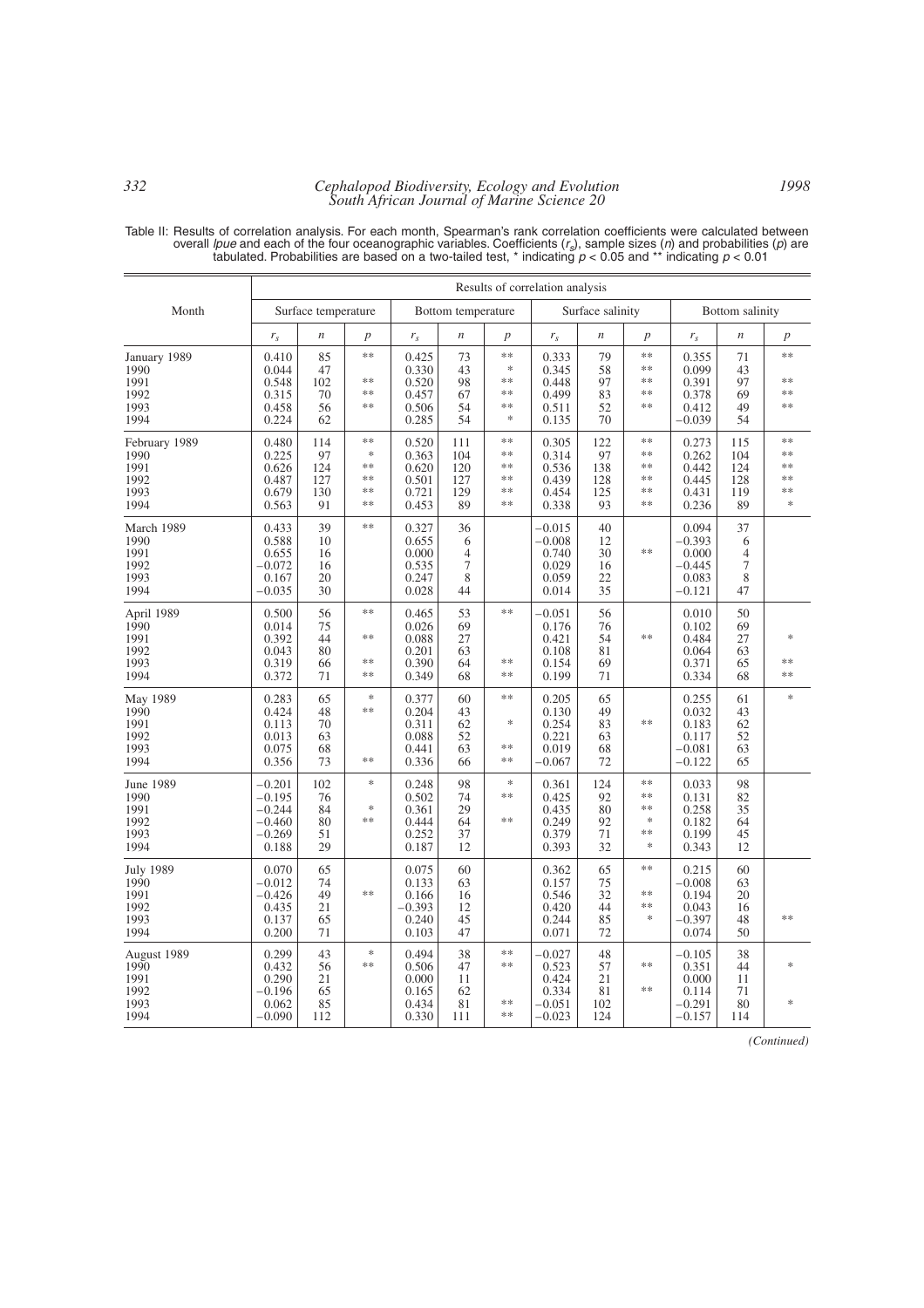|  |  | Table II: (continued) |
|--|--|-----------------------|
|--|--|-----------------------|

|                                                        | Results of correlation analysis                          |                                    |                                     |                                                          |                                   |                                                      |                                                          |                                     |                     |                                                                |                                   |                                      |
|--------------------------------------------------------|----------------------------------------------------------|------------------------------------|-------------------------------------|----------------------------------------------------------|-----------------------------------|------------------------------------------------------|----------------------------------------------------------|-------------------------------------|---------------------|----------------------------------------------------------------|-----------------------------------|--------------------------------------|
| Month                                                  | Surface temperature                                      |                                    | Bottom temperature                  |                                                          |                                   | Surface salinity                                     |                                                          |                                     | Bottom salinity     |                                                                |                                   |                                      |
|                                                        | $r_{s}$                                                  | $\boldsymbol{n}$                   | $\boldsymbol{p}$                    | $r_{s}$                                                  | $\boldsymbol{n}$                  | $\boldsymbol{p}$                                     | $r_{s}$                                                  | n                                   | p                   | $r_{s}$                                                        | $\boldsymbol{n}$                  | $\boldsymbol{p}$                     |
| September 1989<br>1990<br>1991<br>1992<br>1993<br>1994 | 0.048<br>0.051<br>0.021<br>$-0.074$<br>0.210<br>0.200    | 47<br>70<br>29<br>62<br>72<br>46   |                                     | $-0.076$<br>0.203<br>$-0.175$<br>0.376<br>0.601<br>0.283 | 40<br>67<br>19<br>58<br>68<br>46  | ∗<br>**                                              | 0.551<br>0.253<br>0.235<br>0.160<br>$-0.015$<br>$-0.207$ | 52<br>78<br>33<br>64<br>73<br>50    | **<br>$\frac{1}{2}$ | 0.372<br>0.143<br>0.269<br>0.027<br>$-0.330$<br>$-0.155$       | 40<br>67<br>21<br>59<br>68<br>46  | $\frac{1}{2}$<br>**                  |
| October 1989<br>1990<br>1991<br>1992<br>1993<br>1994   | 0.235<br>0.262<br>0.265<br>0.345<br>0.395<br>0.500       | 54<br>31<br>68<br>77<br>104<br>103 | $\frac{1}{2}$<br>**<br>**<br>$\ast$ | 0.168<br>0.465<br>0.013<br>0.531<br>0.523<br>0.470       | 42<br>23<br>30<br>73<br>99<br>99  | ∗<br>**<br>**<br>$\gg \gg$                           | 0.157<br>0.383<br>0.020<br>$-0.074$<br>0.111<br>0.166    | 54<br>34<br>55<br>80<br>105<br>103  | $\frac{1}{2}$       | 0.230<br>$-0.122$<br>$-0.181$<br>$-0.401$<br>$-0.259$<br>0.246 | 42<br>23<br>42<br>76<br>100<br>99 | **<br>$\frac{1}{2}$<br>$\frac{1}{2}$ |
| November 1989<br>1990<br>1991<br>1992<br>1993<br>1994  | 0.285<br>0.167<br>0.077<br>0.052<br>0.383<br>0.275       | 89<br>111<br>78<br>89<br>79<br>114 | **<br>**<br>**                      | 0.303<br>0.155<br>0.302<br>0.308<br>0.318<br>0.302       | 79<br>85<br>37<br>84<br>71<br>109 | $\frac{1}{2}$ $\frac{1}{2}$<br>**<br>$\gg \gg$<br>** | 0.037<br>0.345<br>0.133<br>0.464<br>0.007<br>0.185       | 106<br>116<br>64<br>91<br>99<br>114 | **<br>**            | $-0.171$<br>0.136<br>0.108<br>0.049<br>$-0.241$<br>$-0.036$    | 87<br>90<br>60<br>84<br>78<br>109 | $\frac{1}{2}$                        |
| December 1989<br>1990<br>1991<br>1992<br>1993<br>1994  | 0.236<br>$-0.459$<br>0.305<br>$-0.099$<br>0.504<br>0.318 | 60<br>15<br>35<br>36<br>51<br>22   | **                                  | 0.300<br>$-0.274$<br>0.204<br>0.069<br>0.441<br>0.418    | 53<br>9<br>7<br>27<br>47<br>15    | $\frac{1}{2}$<br>**                                  | $-0.001$<br>0.564<br>0.411<br>0.421<br>0.200<br>$-0.013$ | 60<br>32<br>18<br>44<br>65<br>38    | **<br>**            | $-0.003$<br>0.616<br>0.612<br>0.142<br>0.299<br>$-0.100$       | 53<br>26<br>7<br>27<br>49<br>19   | $*$<br>$\frac{1}{2}$                 |

influx of North Atlantic water. As loliginid squid are more commonly taken by demersal gear (Pierce  $et al$ . 1994a), bottom conditions might be expected to have a greater direct physiological influence on squid than conditions at the surface.

Squid were usually markedly more abundant in warmer than in colder areas, as reflected by the high proportion of months in which *lpue* and temperature were positively correlated. *Lpue* was also positively associated with surface and bottom salinity. Positive correlations between squid and oceanographic parameters (temperature and salinity) were most common during January and February, which corresponds with the breeding phase of the life cycle (e.g. Pierce *et al*. 1994a, b). This period is also characterized by temperature being generally higher in the northern North Sea than in the south, whereas temperatures were often higher in the south during summer and autumn. Significant negative correlations between *lpue* and one or more oceanographic parameters were seen in only four months (surface temperature) and six months (bottom salinity). This is slightly more frequent than expected by chance alone. Surface temperature was negatively correlated with *lpue* only in summer. It might be speculated that, in those months, temperature was never low enough to be limiting, but they are not the warmest months. Most negative correlations with bottom salinity were in one year of the study, 1993, which is apparently anomalous.

Relationships between oceanographic parameters and squid distribution and abundance have been widely reported in the literature. Some studies identify putative physiological limits whereas most report correlations, either on a temporal or spatial basis, between abundance and one or more physical variables. The underlying causal relationship is usually unknown, but several types of explanation may be suggested: physiological tolerance limits; effects on growth and mortality, possibly mediated by changes in prey abundance; adaptive behavioural preferences; effects on catchability, e.g. increased metabolic activity at higher temperatures; indirect relationships related to changes in current systems.

In February 1993, *lpue* was very low or zero at temperatures below 6°C. Several authors have proposed that squid distribution is limited by temper-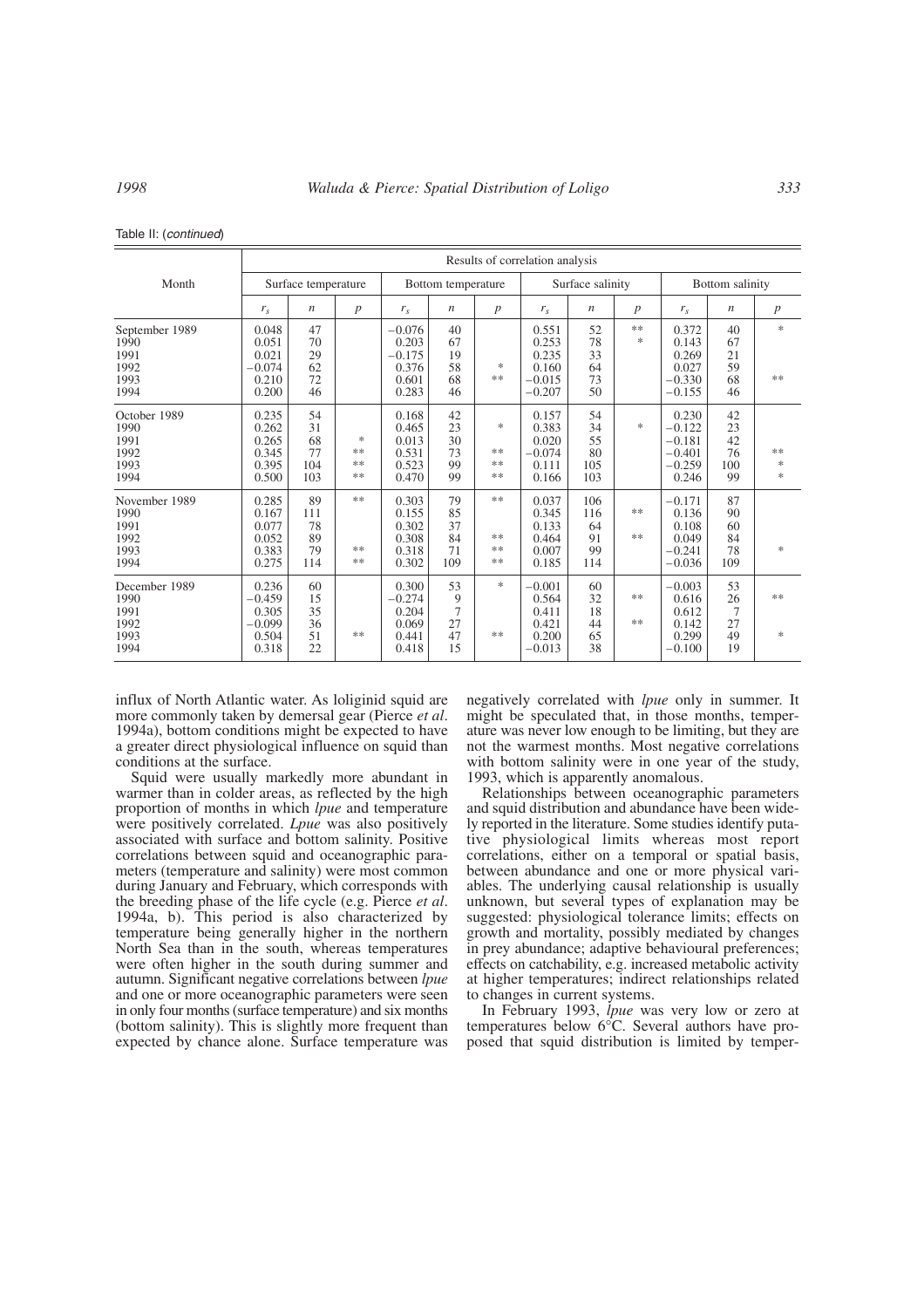

Fig. 7: Use of a linear regression to predict *lpue* of *Loligo* spp. from surface temperature. Non-zero *lpue* values are more common at temperatures >6°C

ature. Augustyn (1990) suggests that the majority of loliginids prefer a temperature range of  $12 - 20^{\circ}$ C, although limits undoubtedly vary between species and between areas. Holme (1974) found *Loligo forbesi* to be present in the western English Channel in areas of relatively warmer water, with the distribution apparently limited by temperatures <8.5°C. Pierce *et al*. (1998) found that *Loligo* were absent from survey catches from the North Sea in February below a lower limit of approximately 7°C. Augustyn (1991) suggested that *Loligo vulgaris reynaudii* off the west coast of South Africa are limited by sea-bed temperatures of 8°C, and Summers (1969) reached a similar conclusion for *Loligo pealei* in the mid-Atlantic bight.

Temperature tolerance and preferences change through the life cycle. Temperature may be particularly important during the paralarval and juvenile stages, when growth is characterized as "exponential" and is highly temperature-dependent (Forsythe 1993). Slow early growth may result in delayed maturation (Worms 1983). O'Dor (1992) suggests that squid commonly seek warm water to spawn. Southward (1960) proposed that *L. forbesi* spawn in water of  $9 - 11^{\circ}$ C. In the present study, the strongest link between abundance and temperature coincided with the breeding season (especially January and February).

Although it seems unlikely that variation in salinity, within the normal range found in seawater, should have any direct biological consequence for cephalopods, variation in salinity has been cited as a factor influencing the distribution of a number of species. Pierce *et al*. (1998) demonstrated that, after the effect of bottom temperature had been taken into account, there was still a (positive) relationship between salinity and survey abundance of *Loligo* in the North Sea, with abundance increasing sharply at bottom salinity  $>35.2 \times 10^{-3}$ . Augustyn (1991) showed the distribution of *Loligo vulgaris reynaudii* off the west coast of South Africa to be correlated with bottom salinity, although the distribution was more strongly related to bottom temperature. Salinity has also been shown to influence the distribution of *Illex illecebrosus* in the North-West Atlantic (Coelho 1985) and *Lolliguncula brevis*, a euryhaline species able to tolerate a wide range of salinities (Laughlin and Livingston 1982).

Several studies have demonstrated the influence of the strength of inflow of (warmer) Atlantic water on interannual (as opposed to spatial) variation in marine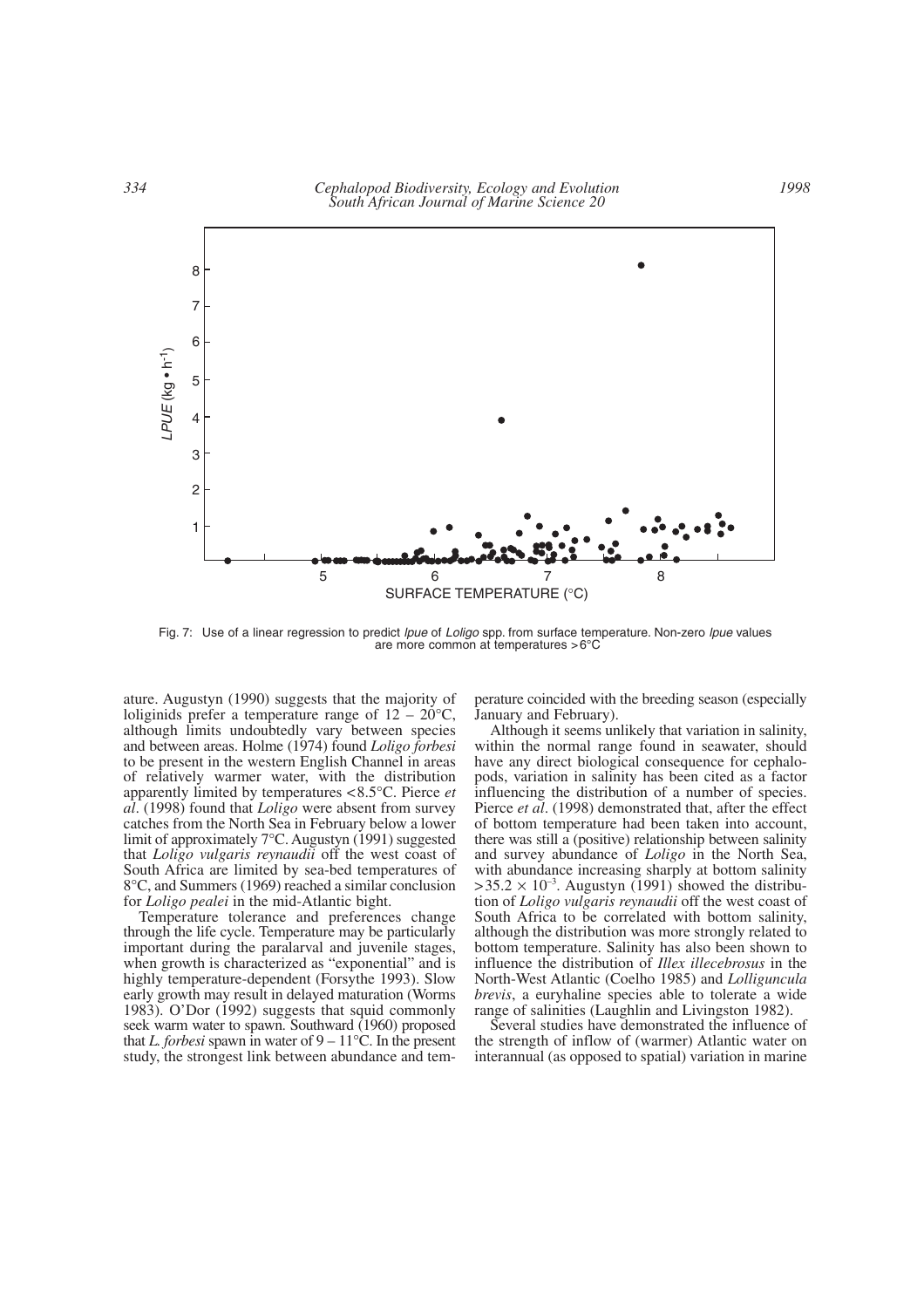species. For example, Bailey and Steele (1992) showed that herring recruitment in the North Sea is dependent on oceanic inflow. Water flows into the northern North Sea from the North-East Atlantic via three persistent, stable inflows (see Turrell 1992) and enters the southern North Sea via the English Channel. Yearto-year variability in the inflow of Atlantic water may be a major influence on squid spatial distribution, especially if migratory routes are limited to a relatively narrow range of temperature and salinity (Summers 1969, Holme 1974, Laughlin and Livingston 1982). The influence of the North Atlantic Drift may also be important on the west coast of Scotland, for instance in transporting squid from Irish waters.

If squid movement into the North Sea corresponds with the inflow of North Atlantic water, with higher temperature and salinity, the correlation between squid *lpue* and temperature/salinity may be an incidental consequence. Regardless of the underlying causal relationships, empirical relationships between oceanographic variables and distribution/abundance offer potential indices of the availability of squid to fisheries (Fogarty 1989, Pierce and Guerra 1994).

The ultimate goal is to use marine GIS in fishery management. Further work will include the use of additional physical, oceanographic and biological datasets and the incorporation of statistical techniques such as geostatistics/spatial statistics (Cressie 1991, Cressie and Ver Hoef 1993) and General Additive Models (GAMs)/regression trees (e.g. Maravelias 1997, Pierce *et al*. 1998) to examine the spatial structure of the data and the complex relationships between fishery and environmental data respectively.

## **ACKNOWLEDGEMENTS**

Financial support was provided by the Aberdeen University Research Committee and the EC (Contracts AIR 1 CT92 0573 and FAIR CT96 1520). FRS Marine Laboratory in Aberdeen supplied fishery data and the digitized base map, and mediated acquisition of English fishery data. Dr J-P. Robin of the University of Caen provided French fishery data, with the permission of IFREMER. M. Gorman, J. Thom, S. Northridge and R. Donald assisted with the use of ARC/INFO and some useful discussions. G. Hopwood and H. Dooley at ICES, Denmark, supplied oceanographic data to a range of specifications and we particularly valued their patience in helping to solve technical problems with data transfer! Prof. P. R. Boyle of the University of Aberdeen, Dr C. J. Augustyn (Sea Fisheries, Cape Town) and an anonymous reviewer provided helpful

comments on the manuscript.

### **LITERATURE CITED**

- ANDRIGUETTO, J. M. and M. HAIMOVICI 1991 Abundance and distribution of *Loligo sanpaulensis* Brakoniecki, 1984 (Cephalopoda: Loliginidae) in southern Brazil. *Scientia Mar., Barcelona* **55**(4): 611–618.
- ARKHIPKIN, A. [I.] 1995 Age, growth and maturation of the European squid *Loligo vulgaris* (Myopsida, Loliginidae) on the West Saharan Shelf. *J. mar. biol. Ass. U.K.* **75**(3): 593–604.
- AUGUSTYN, C. J. 1990 Biological studies on the chokker squid *Loligo vulgaris reynaudii* (Cephalopoda: Myopsida) on spawning grounds off the south-east coast of South Africa. *S. Afr. J. mar. Sci*. **9**: 11–26.
- AUGUSTYN, C. J. 1991 The biomass and ecology of chokka squid *Loligo vulgaris reynaudii* off the west coast of South Africa. *S. Afr. J. Zool.* **26**(4): 164–181.
- AUGUSTYN, C. J., LIPIŃSKI, M. R. and M. A. C. ROELEVELD 1995 — Distribution and abundance of Sepioidea off South Africa. *S. Afr. J. mar. Sci.* **16**: 69–83.
- BAILEY, R. S. and J. H. STEELE 1992 North Sea herring fluctuations. In *Climate Variability, Climate Change, and Fisheries*. Glantz, M. H. (Ed.). Cambridge; University Press: 213–230.
- BOYLE, P. R. 1990 Cephalopod biology in the fisheries context. *Fish. Res*. **8**(4): 303–321.
- BOYLE, P. R. and G. J. PIERCE 1994 Fishery biology of northeast Atlantic squid: an overview. *Fish. Res*. **21**(1-2): 1–15.
- BOYLE, P. R., PIERCE, G. J. and L. C. HASTIE 1995 Flexible reproductive strategies in the squid *Loligo forbesi*. *Mar. Biol*. **121**(3): 501–508.
- BOYLE, P. R. and S. von BOLETZKY 1996 Cephalopod populations: definitions and dynamics. *Phil. Trans. R. Soc. Lond*. **351B**: 985–1002.
- CADDY, J. F. (Ed.) 1983 Advances in assessment of world cephalopod resources. *F.A.O. Fish. tech. Pap.* **231**: ix + 452 pp.
- CASTILLO, J., BARBIERI, M. A. and A. GONZALEZ 1996 -Relationships between sea surface temperature, salinity and pelagic fish distribution off Northern Chile. *ICES J. mar. Sci*. **53**(2): 139–146.
- COELHO, M. L. 1985 Review of the influence of oceanographic factors on cephalopod distribution and life cycles. *NAFO scient. Coun. Stud.* **9**: 47–57.
- COLLINS, M. A., BURNELL, G. M. and P. G. RODHOUSE 1995 — Distribution and demography of *Loligo forbesi* in the Irish Sea. *Biol. Environ*. *Proc. R. Irish Acad*. **95B**(1):  $49 - 57$ .
- CRESSIE, N. A. C. 1991 *Statistics for Spatial Data*. New York; Wiley: 900 pp.
- CRESSIE, N. [A. C.] and J. M. VER HOEF 1993 Spatial statistical analysis of environmental and ecological data. In *Environmental Modelling with GIS*. Goodchild, M. F., Parks, B. O. and L. T. Steyaert (Eds). New York; Oxford University Press: 404–413.
- DA CUNHA, M. M., MORENO, A. and J. M. R. PEREIRA 1995 — Spatial and temporal occurrences of *Loligo* spp. in Portuguese waters. *ICES Doc*. **C.M.1995/K:33**: 16 pp. (mimeo).
- FOGARTY, M. J. 1989 Forecasting yield and abundance of exploited invertebrates. In *Marine Invertebrate Fisheries: their Assessment and Management*. Caddy, J. F. (Ed.). New York; Wiley: 701–724.
- FORSYTHE, J. W. 1993 A working hypothesis of how seasonal